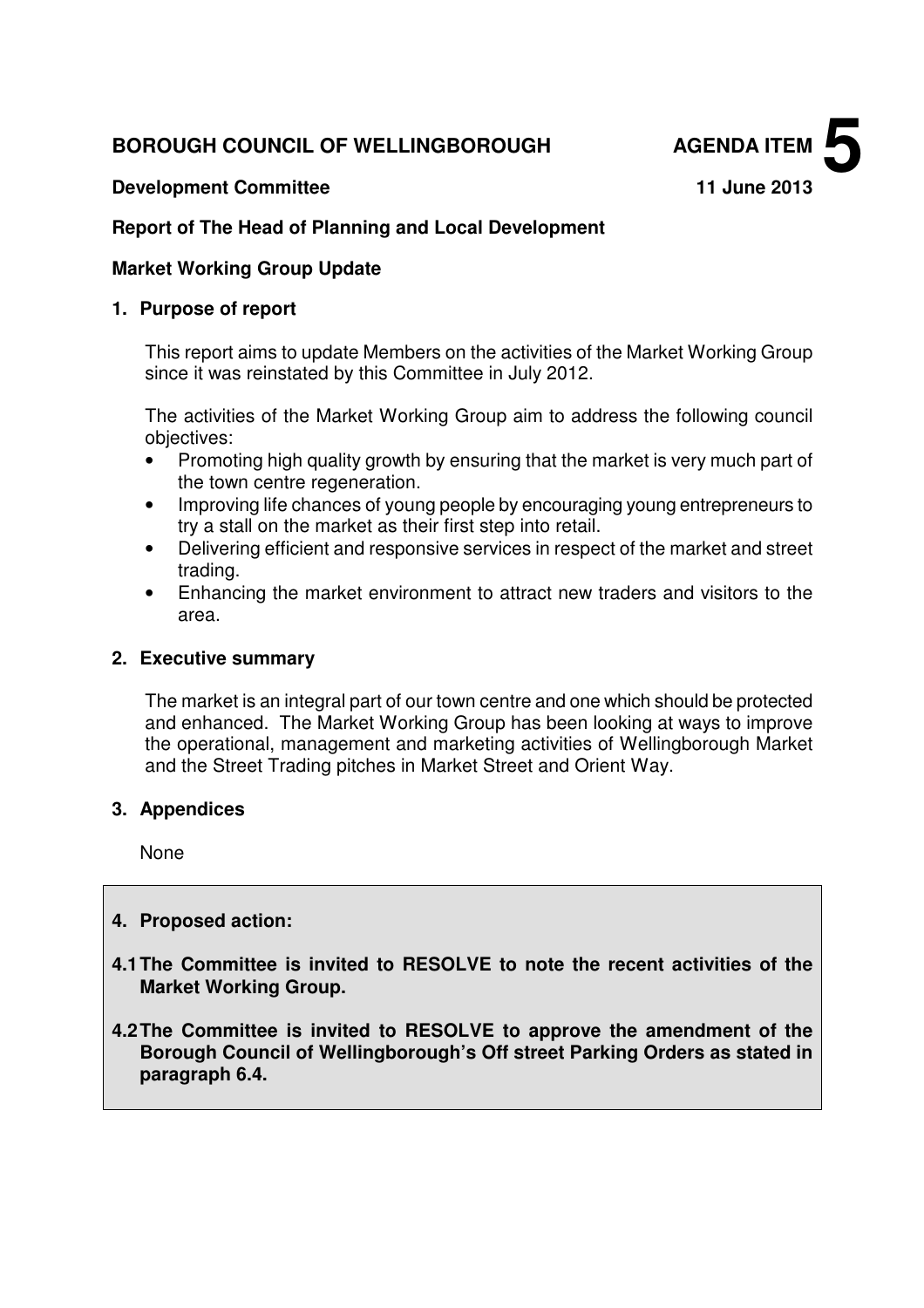### **5. Background**

- 5.1. In July 2012, this Committee approved the reinstatement of the Market Working Group in order to conduct a review of the current market and street trading arrangements and consider proposals for improvement.
- 5.2. The terms of reference for this group, which were approved by this Committee in July 2012.
- 5.3. The review of the market highlighted a number of areas which require improvement and has demonstrated that the project is much larger than previously anticipated.
- 5.4. The Market Working Party continues to examine the administration and management of the Market together with considering new ideas to improve the market going forward. More clarity has now been provided and the stall holders are more aware of their responsibilities and how the council is determined to make the Market better

### **6. Discussion**

6.1 The Market Working party have progressed the actions the Committee approved at their last meeting held On the 19 March 2013,as follows:

### 6.2 **Location of Stalls**

**Market Working Group Recommendation:** Officers investigate the possible relocation of stalls to Market Street and Orient Place for a four month trial period, starting as soon as possible. Details of cost, the number of stalls and service provision to be agreed with the Chairman and Vice Chairman of this Committee.

- 6.2.1 Since the committee meeting in March, officers have investigated the possibility of relocating the market onto Market Street and Orient Place. Consultation with Northamptonshire County Council (as the highways authority) is ongoing as is further investigation into the potential costs of any proposed relocation.
- 6.2.2 Officers are also investigating the potential of introducing additional street trading pitches onto Orient Place as an alternative to relocating the whole market. This would provide trader presence on Orient Place, leading up to the main market. It has become clear that this work will not be complete for the relocation to be tested this year. It was however agreed that those stall holders wishing to occupy the vacant street trading pitches in Market Street and Orient Way could do so without the loss of their Market stall for the duration of one year.

#### 6.3 **Market Charter**

6.3.1 **Market Working Group Recommendation:** Officers investigate the enforcement of Wellingborough's Market Charter and a Market Rights Policy is drafted for approval by this Committee to support the Market Charter.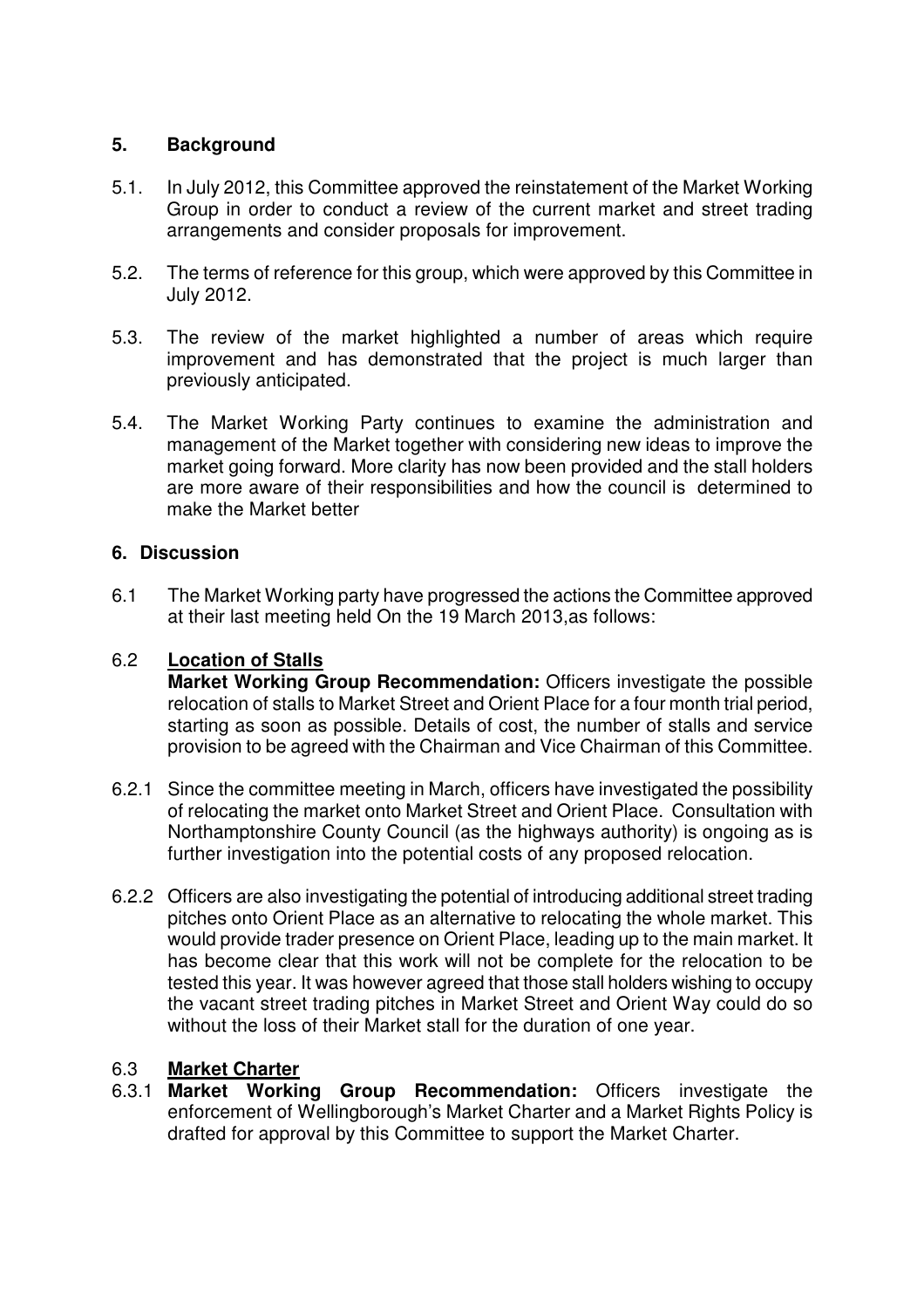6.3.2 Officers continue to investigate this matter further with advice from NABMA (National Association of British Market Authorities) and will work on the issues arising from recent legislation with District Law particularly in relation to the registration of the Charter with Land Registry and further measures to strengthen the councils position in relation to other markets held in the vicinity of Wellingborough. The Market Working Party will be provided with this information to help formulate a recommendation for this committee to consider.

#### 6.4 **Parking**

6.4.1 **Market Working Group Recommendation:** Following consultation on an amendment to the Off Street Parking Order, Officers discuss any representations and agree the extent of the amendment to the order with the Chairman and Vice Chairman. The order should, however, be amended to exclude the restriction operating on a Sunday and applying to the parking spaces reserved for the All-Hallows Church officials to use Monday to Saturday.

The Council formally requests the NCC Parking Enforcement Team to enforce within the market area at times to be agreed with the Chairman and Vice Chairman of this Committee. This now needs to be formalised by amending the Borough Council of Wellingborough's Off street Parking Orders.

The orders now in force are the Borough Council of Wellingborough (Off-Street Parking Places) Variation Order 1994 and the Borough Council Of Wellingborough (Off-Street Parking Places) (Amendment) Order 2013. The suggested hours of operation are Monday – Saturday 8am until 6pm. No operation on Sundays.

The process of amendment of the order involves a statutory consultation procedure with the Police, the County Council and other parties. The views of market traders will need to be taken into account.

- 6.4.2 Discussions with the NCC Parking Enforcement Team are ongoing. The Market Working Group agreed that if possible, the enforcement times should be Monday – Saturday 8am – 6pm. No enforcement is to be requested on Sundays to ensure that access is not restricted to All Hallows Church services.
- 6.4.3 **Market Working Group Recommendation:** following a site meeting with traders on the 27 February, officers have been asked to investigate alternative parking options for trader vehicles and to report back to the Market Working Group for discussion.
- 6.4.4 The Market Working Group agreed that all traders should be notified of when the parking enforcement on the market place will commence, reminding them that there is designated parking for market vehicles in Jackson Lane car park. Any trader's vehicles parked on the market place after the commencement date will be in contravention of the Market Regulations and subject to enforcement by the NCC parking enforcement team.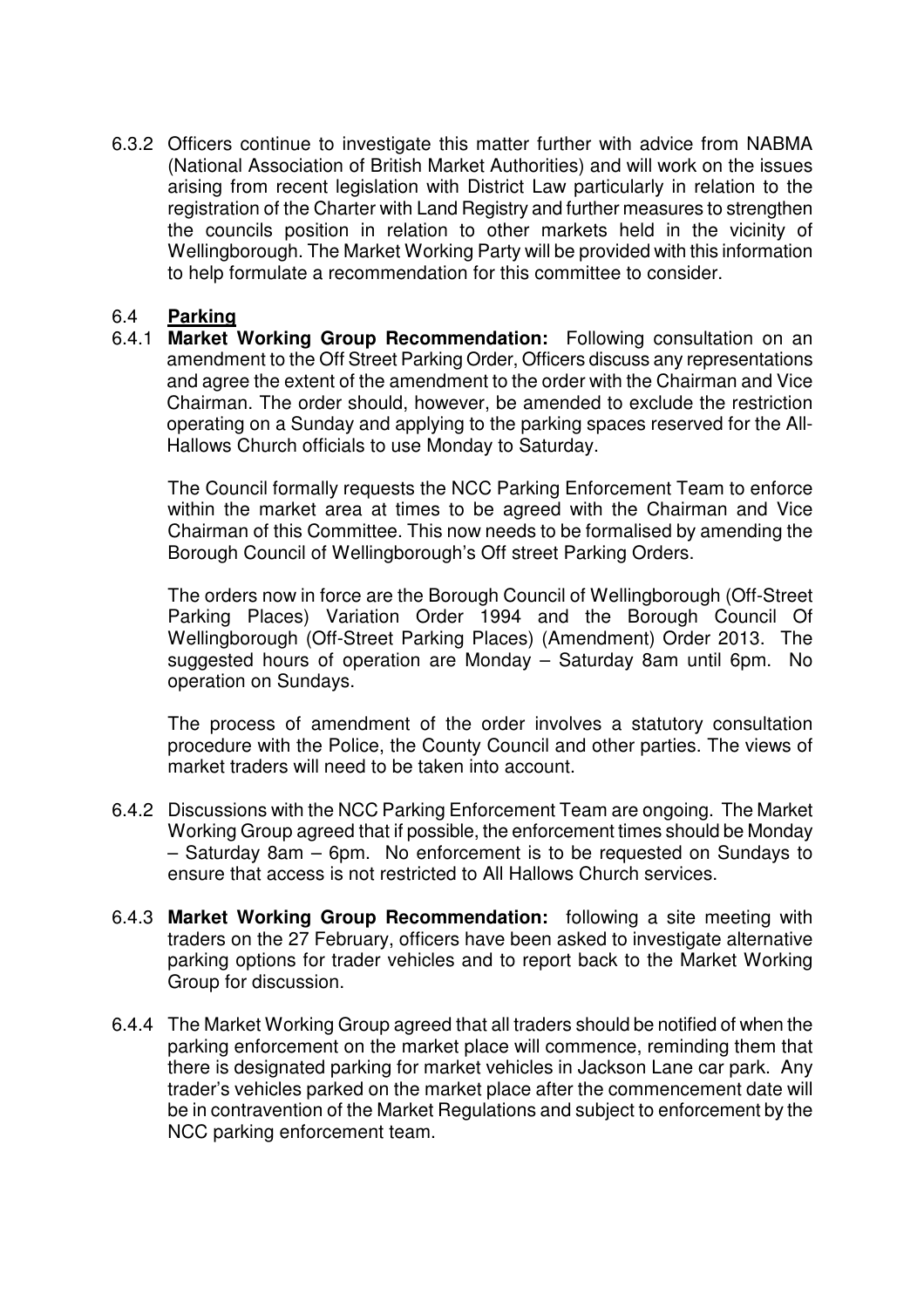# 6.5 **Tuesday Bric a Brac Market**

- 6.5.1 **Market Working Group Recommendation**: That the Council investigate whether the operation of the Tuesday Bric-a-Brac market should be directly managed after March 2013 by the Council. This matter be thoroughly investigated and brought back to committee for consideration.
- 6.5.2 The Tuesday market is currently being managed by Wellingborough Norse. A full assessment of the Tuesday market is being undertaken and a report will be presented to Resources committee in September 2013.

# 6.6 **Street Trading**

- 6.6.1 **Market Working Group Recommendation:** Implications for the existing street trading pitches are determined at the same time as the potential relocation of the market.
- 6.6.2 There are currently four existing street traders who have all been contacted individually in relation to their applications to trade in Wellingborough town centre. Two of the traders have been relocated in order to improve the Market Street area.
- 6.6.3 Officers are currently working with the traders in order to improve the appearance of the street trading pitches.
- 6.6.4 A review of the street trading regulations will take place and a report presented to this committee later in the year.

#### 6.7 **Wellingborough Shoppers Charter**

6.7.1 All traders have been issued with a copy of the Wellingborough Shoppers Charter and the information is now available on the council's website.

#### **6.8 Marketing**

- 6.8.1 It was acknowledged by the Council that more promotion of the market was needed. A programme of marketing activities will be developed by officers and discussed with the Market Working Group and traders.
- 6.8.2 The Easter Egg Hunt held on the  $30<sup>th</sup>$  March was very successful and well publicised throughout the local press.
- 6.8.3 The market was included on the new Heritage Trail which was launched at the Waendel Weekend and traders were encouraged to decorate their stalls to welcome local and international visitors.
- 6.8.4 Officers will continue to work in partnership with the Council's Communications Officer to promote the market and its traders through the local press and the Council's newspaper, The Link.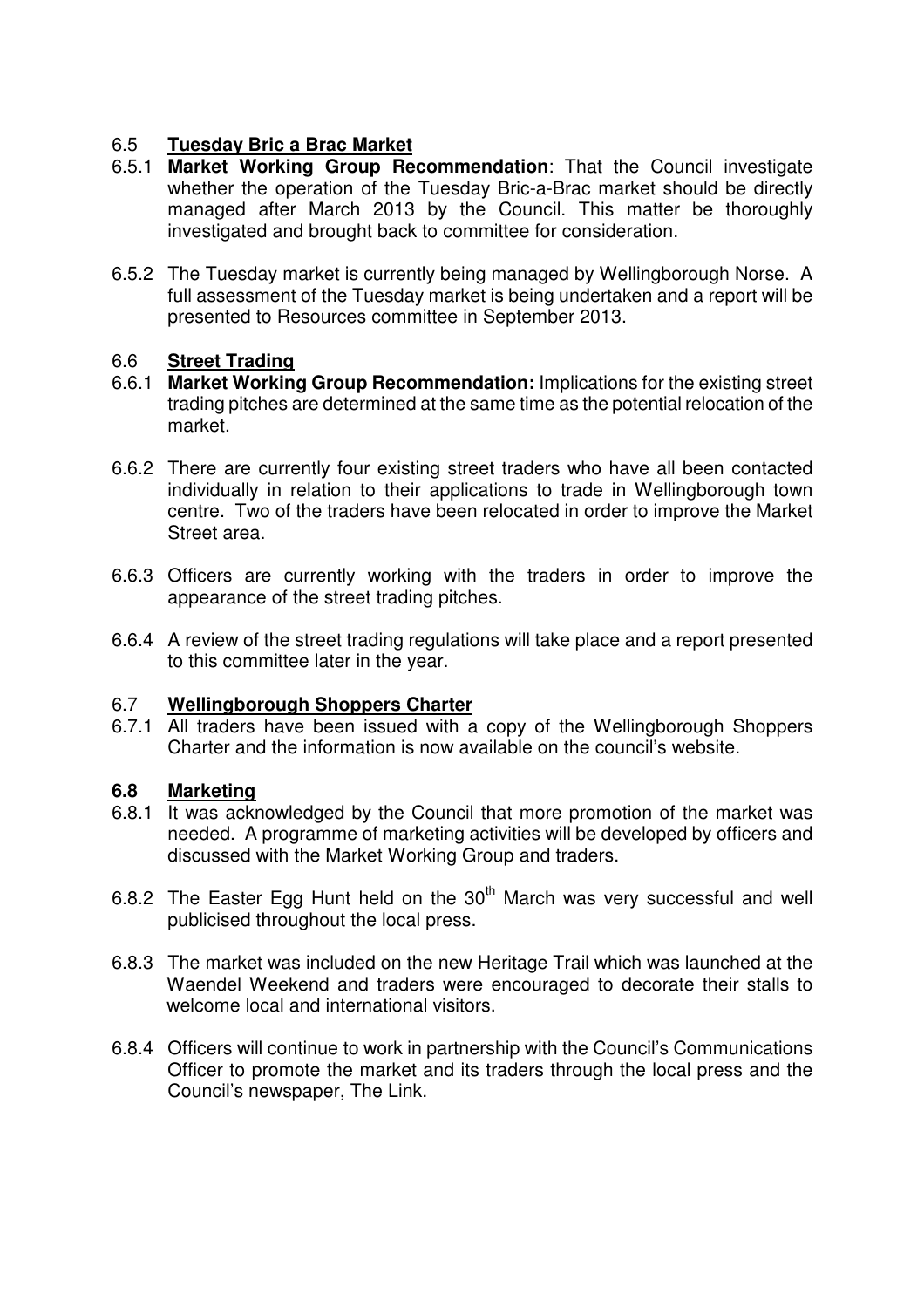# **7. Legal powers**

- 7.1 The Council's constitution delegates power to the Committee in respect of town centre management and strategy/operations of the general market, amongst other things
- 7.2 Local Government (Miscellaneous Provisions) Act 1982 grants power to make regulations and fee charges for trading in Consent Streets.
- 7.3 Local Government Act 2003 grants power to make regulations and fee charges for Markets.
- 7.4 The council has power under section 32 of the Road Traffic Regulation Act 1994 to make orders regulating parking in off street parking places where "for the purposes of relieving or preventing congestion of traffic … it is necessary to provide … parking places …". The consequence of making such an order is that it becomes an offence to park in breach of the order. However by virtue of the provisions of the Traffic Management Act 2004 and The Road Traffic (Permitted Parking Area and Special Parking Area)(County of Northamptonshire)(Corby, Wellingborough, East Northamptonshire and South Northamptonshire) Order 2007 that offence can be enforced through parking civil enforcement processes by Northamptonshire County Council once an agreement to do so is in place with the county council.

#### **8. Financial and value for money implications**

- 8.1. The Market Working Groups recommendations request Officers to investigate the potential costs of relocation of stalls to be reported back to the Market Working Group.
- 8.2 There is currently a budget of £3000 for marketing of Wellingborough Market. The marketing programme developed by officers will allocate this accordingly subject to consolation and agreement by the Market Working Group.

| <b>Nature of risk</b>                                                     | <b>Consequences if</b><br>realised                                                                                            | Likelihood<br>οf    | <b>Control</b><br>measures                                                         |
|---------------------------------------------------------------------------|-------------------------------------------------------------------------------------------------------------------------------|---------------------|------------------------------------------------------------------------------------|
|                                                                           |                                                                                                                               | occurrence          |                                                                                    |
| Taking no action<br>in respect of<br>seeking to<br>improve the<br>Market. | The Market<br>Could further<br>decline<br>and trading<br>collapse with the<br>likelihood of<br>significant<br>financial loss. | High<br>probability | Continue to take<br>action to improve<br>the trading<br>position on the<br>Market. |
| Taking no action                                                          | The street                                                                                                                    | Medium /            | Enhance                                                                            |
| to improve                                                                | remains                                                                                                                       | High                | management of                                                                      |

# **9. Risk analysis**